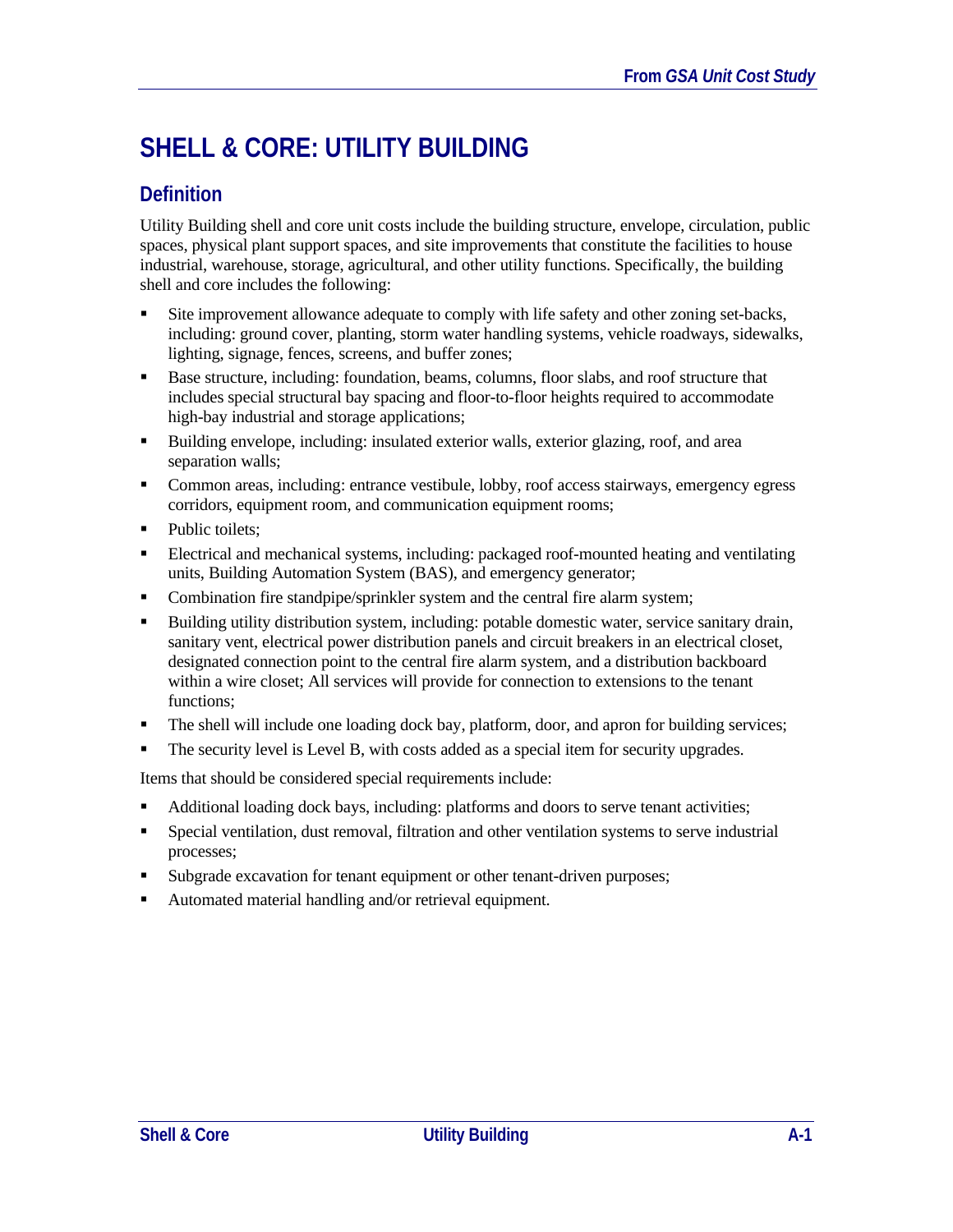# **References and Design Standards**

The unit costs incorporate the following references and design standards:

- **Facilities Standards for the Public Buildings Service;**
- **International Building Code;**
- GSA Public Buildings Service Pricing Desk Guide, Edition No. 2.

### **Building Classification and Fire Resistance**

Factory Industrial F-1 Moderate Hazard Occupancy or Storage Group S-1 Moderate Hazard Occupancy or Utility and Miscellaneous Group U. For the purposes of this study assume:

- Sprinklered Type VA construction, with unlimited area as allowed by the International Building Code, Section 507.2 when surrounded by 60 foot public ways;
- Construction 1 hr structure, 1 hr exterior bearing walls, 1 hr interior bearing walls, 1 hr exterior non-bearing walls, 1 hr floor construction, 1 hr roof construction.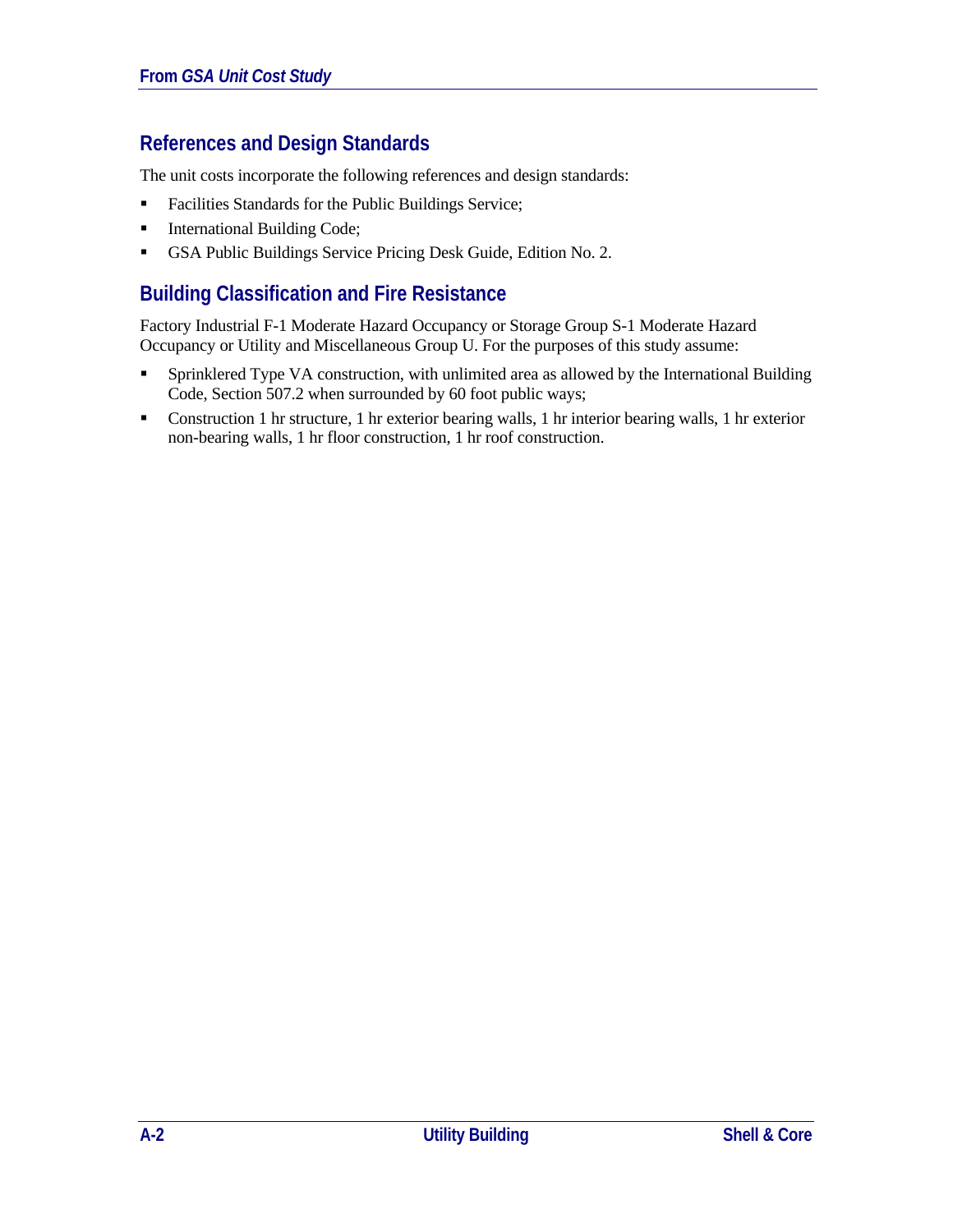# **Example Program**

The utility building unit costs are based on the following representative building program.

| <b>UTILITY SHELL &amp; CORE</b> |        |  |
|---------------------------------|--------|--|
| <b>Tenant Spaces</b>            | USF    |  |
| Light Industrial                | 42,643 |  |
| Warehouse                       | 42.592 |  |
| <b>TOTAL USABLE SF</b>          | 85,235 |  |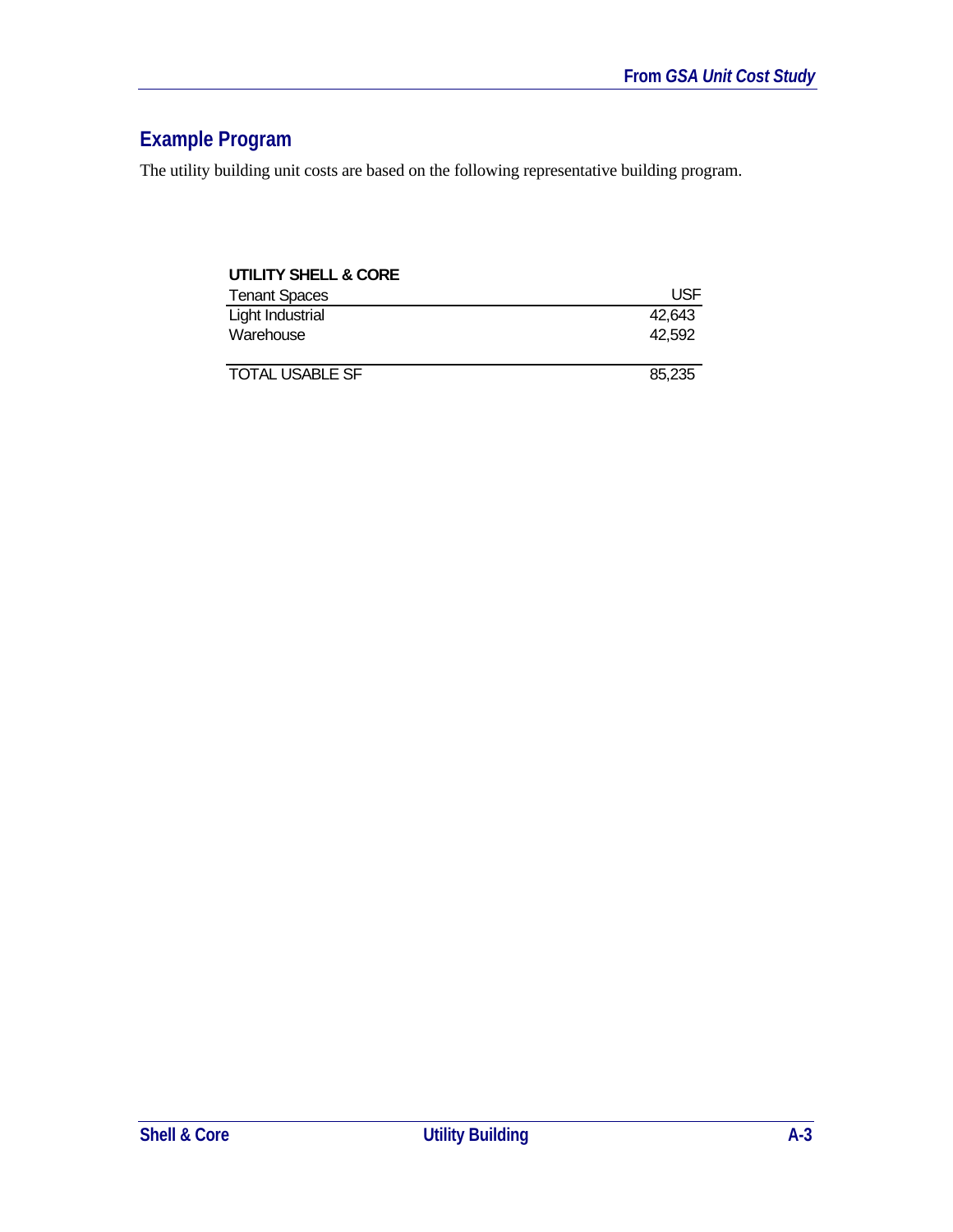# **Contruction Area Summary**

#### **BUILDING AREA**

|                      | <b>USF</b>               | <b>USF</b>                                       | <b>USF</b>      | <b>USF</b>      | USF                      | <b>USF</b>                                           | <b>GSF</b>                                             |                                                      |
|----------------------|--------------------------|--------------------------------------------------|-----------------|-----------------|--------------------------|------------------------------------------------------|--------------------------------------------------------|------------------------------------------------------|
| <b>FLOOR</b>         | Production/<br>Warehouse | <b>SUBTOTAL</b><br><b>TENANT</b><br><b>SPACE</b> | Public<br>Space | Common<br>Space | Wall<br><b>Thickness</b> | <b>SUBTOTAL</b><br><b>NON-TENANT</b><br><b>SPACE</b> | <b>TOTAL</b><br>NON-<br><b>PARKING</b><br><b>AREAS</b> | <b>TOTAL</b><br><b>BUILDING</b><br><b>GROSS AREA</b> |
|                      |                          |                                                  |                 |                 |                          |                                                      |                                                        |                                                      |
| <b>1ST FLOOR</b>     | 85,235                   | 85.235                                           | 6.510           | 4.140           | 1,320                    | 11.970                                               | 97,205                                                 | 97,205                                               |
|                      |                          |                                                  |                 |                 |                          |                                                      |                                                        |                                                      |
| <b>TOTAL</b>         | 85,235                   | 85,235                                           | 6,510           | 4,140           | 4,320                    | 11,970                                               | 97,205                                                 | 97,205                                               |
| <b>TOTAL ROUNDED</b> | 85,200                   | 85,200                                           | 6,500           | 4,100           | 1,300                    | 12,000                                               | 97,200                                                 | 97.200                                               |

#### **STRUCTURAL AREA**

|                      | <b>SLAB</b><br>ON<br><b>GRADE</b> | <b>ROOFING</b> | <b>TOTAL</b><br>STRUCT. |
|----------------------|-----------------------------------|----------------|-------------------------|
| <b>FLOOR</b>         |                                   |                |                         |
|                      |                                   |                |                         |
| <b>1ST FLOOR</b>     | 97,205                            |                | 97,205                  |
| <b>PARAPET</b>       |                                   |                |                         |
| <b>ROOF</b>          |                                   | 97,205         | 97,205                  |
|                      |                                   |                |                         |
| <b>TOTAL</b>         | 97,205                            | 97,205         | 97,205                  |
| <b>TOTAL ROUNDED</b> | 97,200                            | 97,200         | 97,200                  |

#### **SKIN AREA**

|                            |       |                                 |                                 | 1.25X                            |
|----------------------------|-------|---------------------------------|---------------------------------|----------------------------------|
| <b>SKIN AREA</b>           | НT    | <b>EXTERIOR</b><br><b>PERIM</b> | <b>EXTERIOR</b><br><b>TOTAL</b> | <b>EXTERIOR</b><br><b>TOTAL*</b> |
|                            |       |                                 |                                 |                                  |
| <b>1ST FLOOR</b>           | 25.00 | 1,320                           | 33,000                          | 41,250                           |
| <b>PARAPET</b>             | 2.00  | 1,320                           | 2,640                           | 3,300                            |
|                            |       |                                 |                                 |                                  |
| <b>SUBTOTAL</b>            |       |                                 | 35,640                          | 44,550                           |
| <b>FOUNDATION</b>          |       |                                 |                                 |                                  |
| <b>TOTAL FINISHED SKIN</b> |       |                                 | 35,640                          | 44,550                           |

\* 1.25 Factor to account for the articulation of the exterior wall.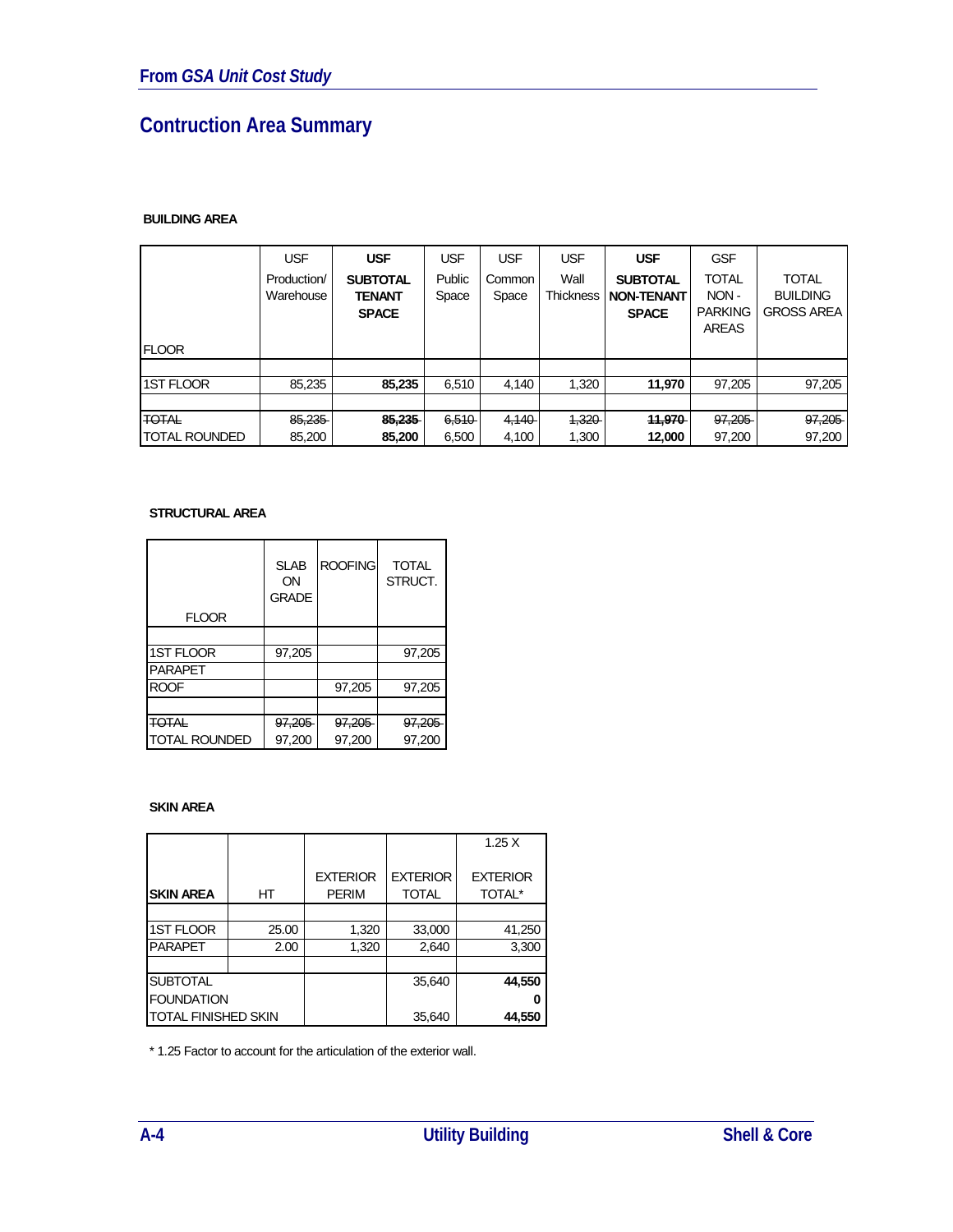# **Example Plans**

The following diagram illustrates the utility building design upon which the unit costs are based and is representative of typical building plans.

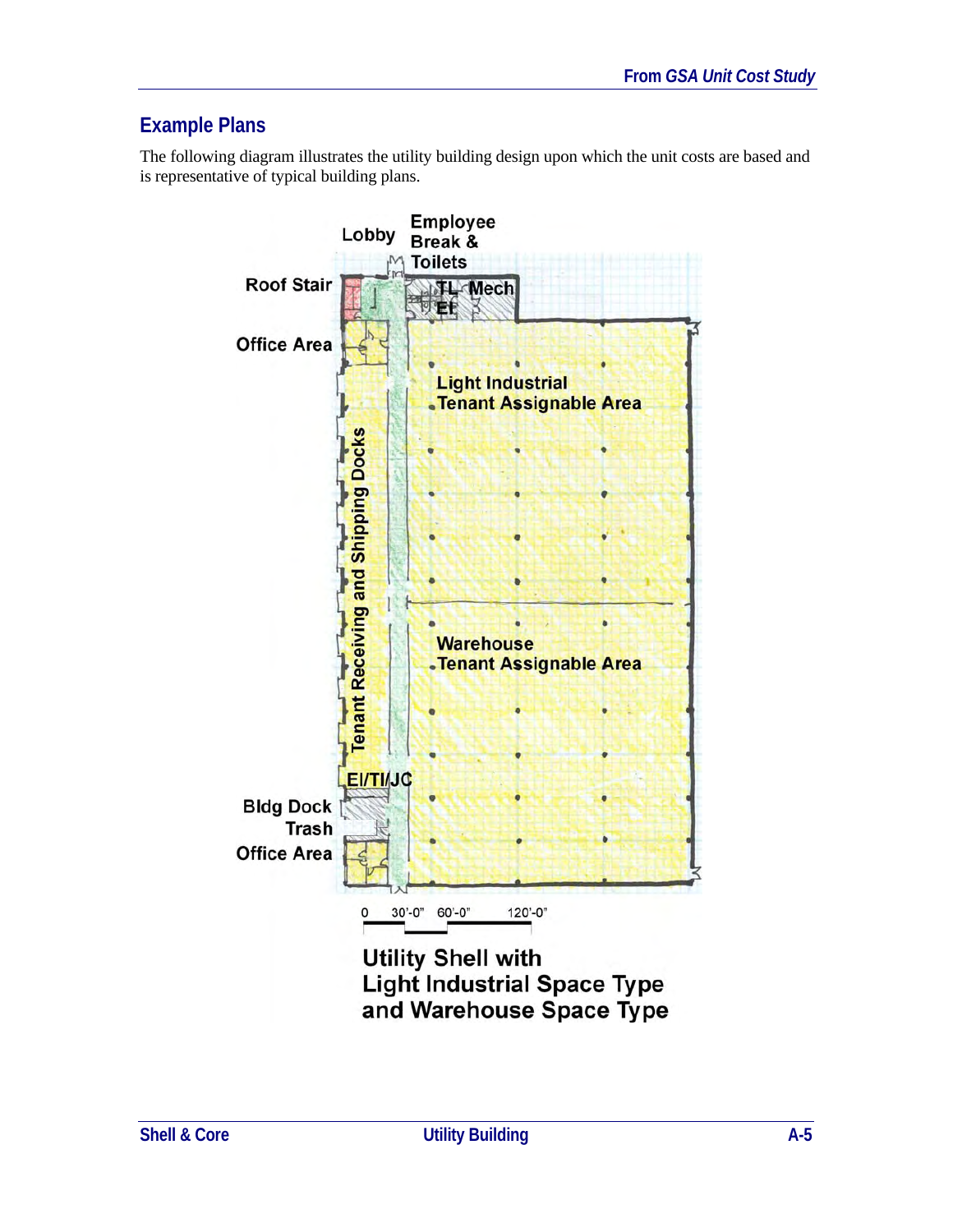# **Construction Criteria**

The unit costs for the Utility Building are based on the construction quality and design features outlined in the following table. This information has been generally arranged in Uniformat structure. Only *Low-Rise (1 story)* costs have been developed.

| Category                                 | <b>Low-Rise</b>                                                                                                     |
|------------------------------------------|---------------------------------------------------------------------------------------------------------------------|
| <b>Substructure</b><br><b>Foundation</b> |                                                                                                                     |
| <b>Standard Foundation</b>               | Reinforced concrete spread footings $(20-25\%$ fly ash content)                                                     |
|                                          | ■ Allowable soil bearing pressure of 2 tons/SF was assumed for spread footings                                      |
| <b>Substructure</b><br><b>Envelope</b>   |                                                                                                                     |
| <b>Slab on Grade</b>                     | ■ 4500 PSI 8 inch concrete slab with welded wire fabric (20-25% fly ash content)                                    |
|                                          | • Moisture barrier                                                                                                  |
|                                          | Gravel base on compacted fill                                                                                       |
|                                          | Sealant at joints and wall junctures                                                                                |
| <b>Shell Superstructure</b>              |                                                                                                                     |
| <b>Structural Frame</b>                  | Steel column and beam structure with open web joists supporting roof deck;<br>intermediate channel for wall support |
|                                          | 24'-0" high structural bays                                                                                         |
| <b>Roof Construction</b>                 | 20 gauge steel roof deck                                                                                            |
|                                          | ■ Separate steel supports for rooftop HVAC units                                                                    |
| <b>Shell Exterior</b><br><b>Closure</b>  |                                                                                                                     |
| <b>Exterior Wall</b>                     | ■ Brick/CMU bearing wall with waterproofing and rigid board insulation in<br>masonry cavity                         |
|                                          | 2'-0" parapet with anodized aluminum cap and CMU backup wall                                                        |
| <b>Corner Stone</b>                      | $\blacksquare$ Cast stone                                                                                           |
| <b>Exterior Glazing</b>                  |                                                                                                                     |
| Fenestration                             | $\blacksquare$ 10% glazing/90% skin                                                                                 |
| <b>Window System</b>                     | ■ Aluminum framed punched window system                                                                             |
|                                          | Glass to be insulated double glazed units with annealed coated low-e glass                                          |
| <b>Exterior Doors</b>                    |                                                                                                                     |
| <b>Entrance Vestibule</b>                | ■ Automatic swinging door including, operator, jamb, and door panels                                                |
|                                          | ■ Overhead concealed electrical operator                                                                            |
|                                          | 6'-0" (w) by 7'-0" (h)                                                                                              |
|                                          | Door panel to be aluminum frame glass panel with intermediate rail                                                  |
|                                          | Glass to be safety tempered, coated low-e                                                                           |
|                                          | Provide keyed lock with panic release                                                                               |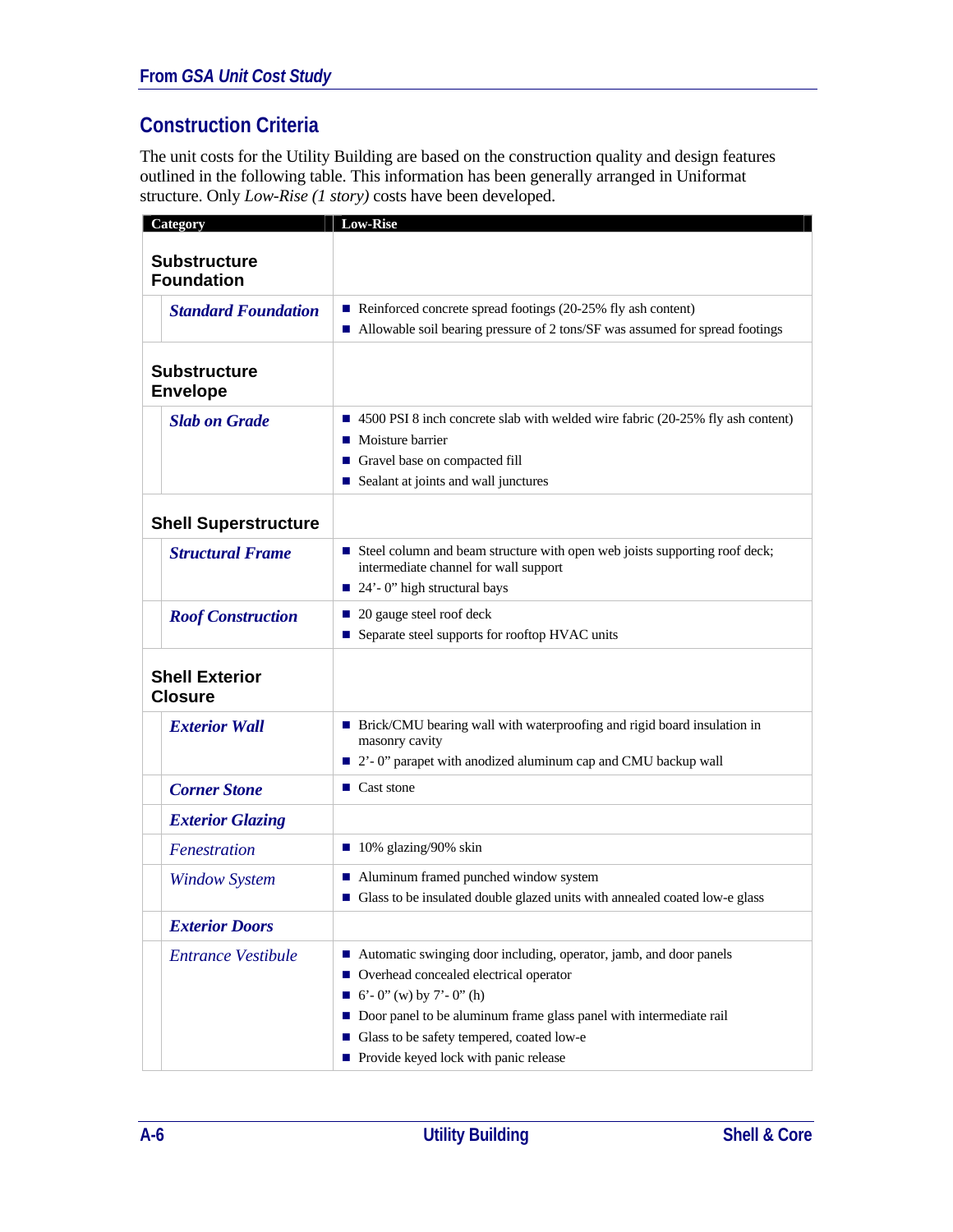| Category                                            | <b>Low-Rise</b>                                                                                                                                                                                                                           |
|-----------------------------------------------------|-------------------------------------------------------------------------------------------------------------------------------------------------------------------------------------------------------------------------------------------|
| <b>Non-Glazed Exterior</b><br><b>Doors</b>          | Hollow metal $1\frac{3}{4}$ " insulated 3' - 0" (w) by 7' - 0" (h)<br>16 gauge steel frame with thermal break<br>■ Keyed lever lockset with panic release bar on inside<br>■ Automatic closers                                            |
| <b>Fire Doors</b>                                   | ■ Overhead coiling fire doors<br>$\blacksquare$ Concealed overhead installation<br>20 gauge metal interlocking slats<br>■ Nylon smoke seals<br>• Motor operated with gear mechanism<br>■ Visual and audio enunciator to warn of operation |
| Coiling Overhead<br><b>Dock Doors</b>               | $\blacksquare$ Concealed overhead coiling door<br>■ 26 gauge metal slats<br>$\blacksquare$ Motor operation<br><b>Bottom lock</b><br>■ Weather seals at the bottom, guides, and hood                                                       |
| <b>Vents and Areaways</b>                           | $\blacksquare$ Architectural drainable steel louvers with 6" deep adjustable blades with rain<br>gutter                                                                                                                                   |
| <b>Exterior Soffit</b>                              | ■ Plaster on metal lath supported on metal stud framing system                                                                                                                                                                            |
| <b>Shell Enclosure Roof</b>                         |                                                                                                                                                                                                                                           |
| <b>Roof Covering</b>                                | <b>EPDM</b> single-ply sheet roofing<br>$\blacksquare$ Area drains every 3,600 SF<br>Gravel ballast                                                                                                                                       |
| <b>Insulation</b>                                   | Two layers 2" thick closed cell polystyrene rigid insulation                                                                                                                                                                              |
| <b>Roof Edge</b>                                    | ■ See Shell Exterior Closure-Exterior Wall for parapet                                                                                                                                                                                    |
| <b>Canopies</b>                                     | ■ 18 gauge steel canopy with 3" column support                                                                                                                                                                                            |
| <b>Smoke Hatch</b>                                  | ■ 14 gauge steel hatch and curb unit                                                                                                                                                                                                      |
| <b>Skylights</b>                                    | • Aluminum frame sloped skylight on curb with low-e monolithic glazing units 12<br>SF opening every 1000 SF                                                                                                                               |
| <b>Interior Construction</b>                        |                                                                                                                                                                                                                                           |
| <b>Partitions</b>                                   |                                                                                                                                                                                                                                           |
| <b>General</b>                                      | ■ Slab to roof assembly<br>■ 6" CMU partition                                                                                                                                                                                             |
| Entrance Vestibule,<br>Lobby, and Exit<br>Corridors | $\blacksquare$ 1/2" GWB on metal studs at 16" OC to ceiling assembly<br>■ Acoustical insulation filling the GWB wall cavity and extended 48" each side of<br>partition on ceiling assembly                                                |
| <b>Area Separation</b>                              | $\blacksquare$ 1 hr partitions<br>■ Slab to roof assembly<br>■ 6" CMU partition                                                                                                                                                           |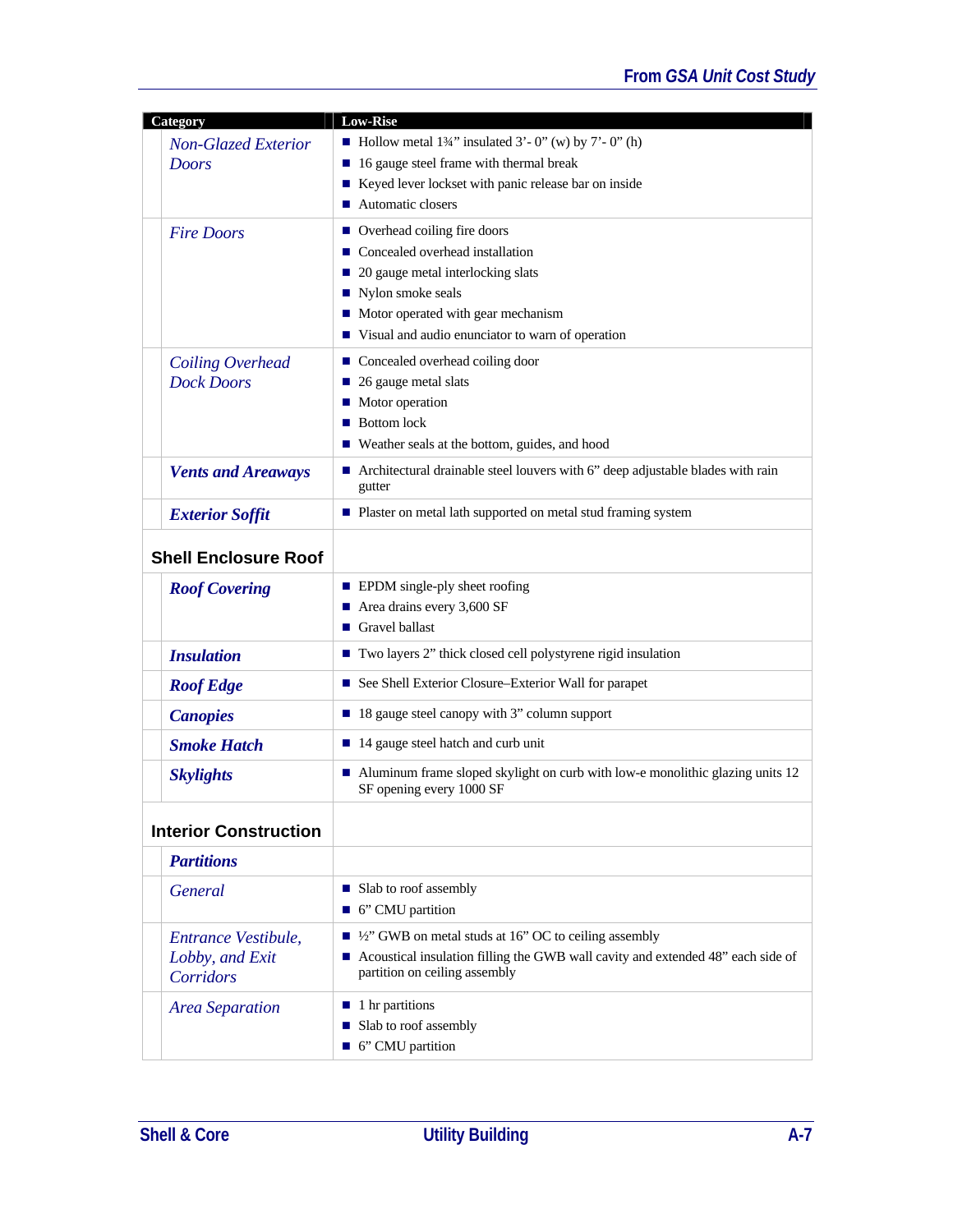| Category                                                                                                                         | <b>Low-Rise</b>                                                                                                                                                                                                                                                         |
|----------------------------------------------------------------------------------------------------------------------------------|-------------------------------------------------------------------------------------------------------------------------------------------------------------------------------------------------------------------------------------------------------------------------|
| <b>Public Toilets</b>                                                                                                            | $\blacksquare$ 1/2" GWB on metal studs at 16" OC to ceiling assembly<br>■ Acoustical insulation filling the GWB wall cavity and extended 48 " each side of<br>partition on ceiling assembly                                                                             |
| Janitor Closets,<br><b>Electrical Closets,</b><br><b>Telephone Closets</b>                                                       | $\blacksquare$ Structural slab to underside of roof<br>$\blacksquare$ Construction as required for 1 hr fire rating<br>$\blacksquare$ <sup>5</sup> / <sub>8</sub> " GWB on metal studs at 24" OC                                                                        |
| <b>Equipment Rooms</b>                                                                                                           | $\blacksquare$ Structural slab to underside of roof<br>■ Construction as required for 1 hr fire rating<br>$\blacksquare$ <sup>5</sup> / <sub>8</sub> " GWB on metal studs at 24" OC Acoustical insulation filling the wall cavity                                       |
| Ventilation, Plumbing,<br>and Mechanical Shafts                                                                                  | $\blacksquare$ <sup>5</sup> / <sub>8</sub> " GWB on metal studs at 24" OC                                                                                                                                                                                               |
| <b>Doors</b>                                                                                                                     |                                                                                                                                                                                                                                                                         |
| General                                                                                                                          | $\blacksquare$ 13/4" hollow metal doors 3' - 0" (w) by 7' - 0" (h)<br>Doorframes will be a minimum 14 gauge metal frame construction<br>■ Hardware to be locksets with levers<br>$\blacksquare$ Key locks                                                               |
| <b>Public Toilets,</b><br>Vending/Concession<br>Area, Janitor Closets,<br><b>Electrical Closets,</b><br><b>Telephone Closets</b> | ■ Insulated 13/4" hollow metal doors $3'$ - 0" (w) by $7'$ - 0"(h)<br>Doorframes will be a minimum 14 gauge metal frame construction<br>■ Hardware to be locksets with levers<br>■ Key locks                                                                            |
| <b>Vehicle Pathways</b>                                                                                                          | $\blacksquare$ 1" ABS plastic clad wood core double service doors 5' - 0" (w) by 8' - 0" (h)<br>250 degree cam hinge system<br>■ Acrylic view window<br>Impact plates and cart bumpers<br>■ OSHA marking<br>■ 6" concrete filled steel protective bollards at each jamb |
| <b>Equipment Rooms</b>                                                                                                           | Fire rated hollow metal $1\frac{3}{4}$ " double doors 6' - 0" (w) by 8' - 0" (h)<br>■ 16 gauge welded metal frames<br>■ Lockset hardware with levers<br>$\blacksquare$ Key locks                                                                                        |
| <b>Emergency Egress</b>                                                                                                          | ■ Insulated fire rated 134" hollow metal doors $3'$ - 0" (w) by $7'$ - 0" (h)<br>16 gauge welded metal frames<br>• Panic release hardware with levers opposite side<br>■ Automatic closers                                                                              |
| <b>Specialties</b>                                                                                                               |                                                                                                                                                                                                                                                                         |
| <b>Handrail</b>                                                                                                                  |                                                                                                                                                                                                                                                                         |
| <b>Roof Access Stairs</b>                                                                                                        | $\blacksquare$ Pipe handrail welded construction                                                                                                                                                                                                                        |
| <b>Toilet Accessories</b>                                                                                                        | ■ Stainless steel ceiling hung partitions<br>■ Toilet paper holder<br>Feminine napkin disposal (female toilets only)<br>Feminine napkin dispenser (female toilets only)                                                                                                 |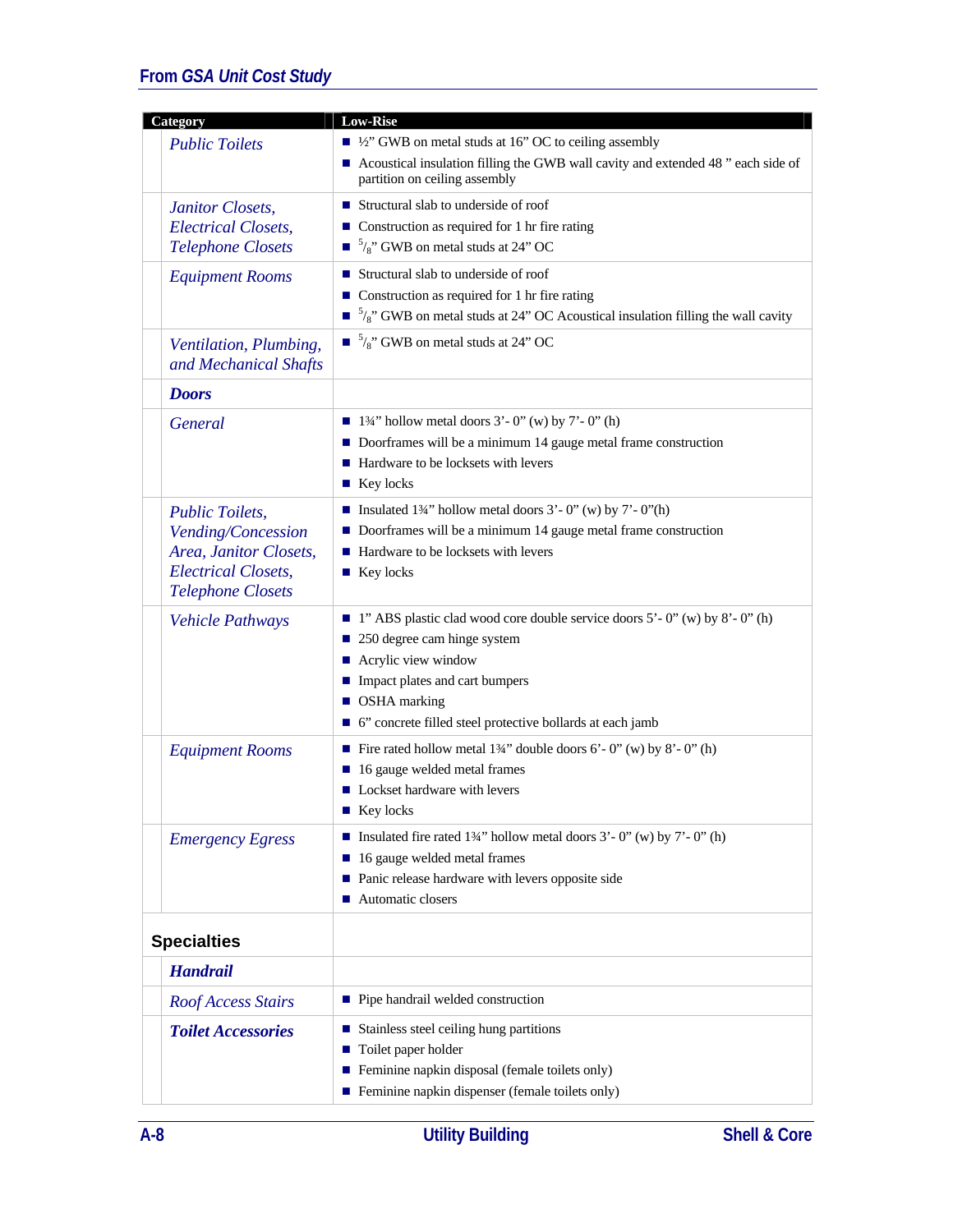| Category                                                                                              | <b>Low-Rise</b>                                                                                                                                                                                    |
|-------------------------------------------------------------------------------------------------------|----------------------------------------------------------------------------------------------------------------------------------------------------------------------------------------------------|
|                                                                                                       | ■ Paper towel dispenser combination waste receptacle                                                                                                                                               |
|                                                                                                       | Soap dispenser                                                                                                                                                                                     |
|                                                                                                       | • Mirror with brushed stainless steel edging                                                                                                                                                       |
|                                                                                                       | • ADAAG compliant grab bars                                                                                                                                                                        |
| <b>Signage</b>                                                                                        |                                                                                                                                                                                                    |
|                                                                                                       |                                                                                                                                                                                                    |
| <b>Building Directory</b>                                                                             | <b>Illuminated directory</b>                                                                                                                                                                       |
|                                                                                                       | ■ Interlocking black background letter system for interchangeable information                                                                                                                      |
|                                                                                                       | • Plastic laminate clad wood wall mounted case                                                                                                                                                     |
| <b>Great Seal</b>                                                                                     | Cast plaster $24$ " diameter                                                                                                                                                                       |
| <b>Interior United States</b>                                                                         | ■ Cantilever pole aluminum mounted                                                                                                                                                                 |
| Flag                                                                                                  | ■ Manual operated                                                                                                                                                                                  |
| <b>Dedication Plaque</b>                                                                              | ■ Bronze 4 SF with raised letters                                                                                                                                                                  |
| <b>Emergency Egress</b>                                                                               | ■ Vinyl letters on plastic laminate signage system panel with ADAAG compliant<br>tactile Braille signage modules                                                                                   |
| Room Identification<br>for Public Spaces                                                              | Room identification signage to be raised plastic letters mounted beside the door<br>with ADAAG compliant tactile Braille signage modules                                                           |
| Room Identification                                                                                   | Signage system to be modular vinyl lettering on plastic laminate signage frame<br>system with ADAAG compliant tactile Braille vinyl signage modules                                                |
| <b>Hazard Markings at</b><br>Dock Edge                                                                | • OSHA floor markings and signs indicating areas of vehicle movement, changes<br>in elevation, and hazardous material storage; Provide raised floor markings for<br>ADAAG compliant hazard warning |
| <b>Telephone Enclosure</b>                                                                            | Painted steel dividers with stainless steel shelf and perforated interior face with<br>acoustical material                                                                                         |
| <b>Interior Finishes</b>                                                                              |                                                                                                                                                                                                    |
| Walls                                                                                                 |                                                                                                                                                                                                    |
| Lobby                                                                                                 | ■ Wall surface to be Type II vinyl wall covering                                                                                                                                                   |
| <b>General</b>                                                                                        | ■ Exposed columns                                                                                                                                                                                  |
|                                                                                                       | $\blacksquare$ Painted partitions with vinyl base                                                                                                                                                  |
|                                                                                                       | ■ Wood chair rail bumper guards                                                                                                                                                                    |
|                                                                                                       | ■ Steel corner guards                                                                                                                                                                              |
| <b>Public Toilets</b>                                                                                 | $\blacksquare$ <sup>3</sup> / <sub>8</sub> " textured porcelain tile base and wainscot with paint above                                                                                            |
| <b>Materials Movement</b><br>Corridors, Loading<br>Dock, Trash Room                                   | ■ Painted with vinyl cove base and chair rail guard and stainless steel corner guards                                                                                                              |
| <b>Equipment Rooms,</b><br>Janitor Closets,<br><b>Electrical Closets,</b><br><b>Telephone Closets</b> | ■ Enamel painted with vinyl cove base and steel corner guards                                                                                                                                      |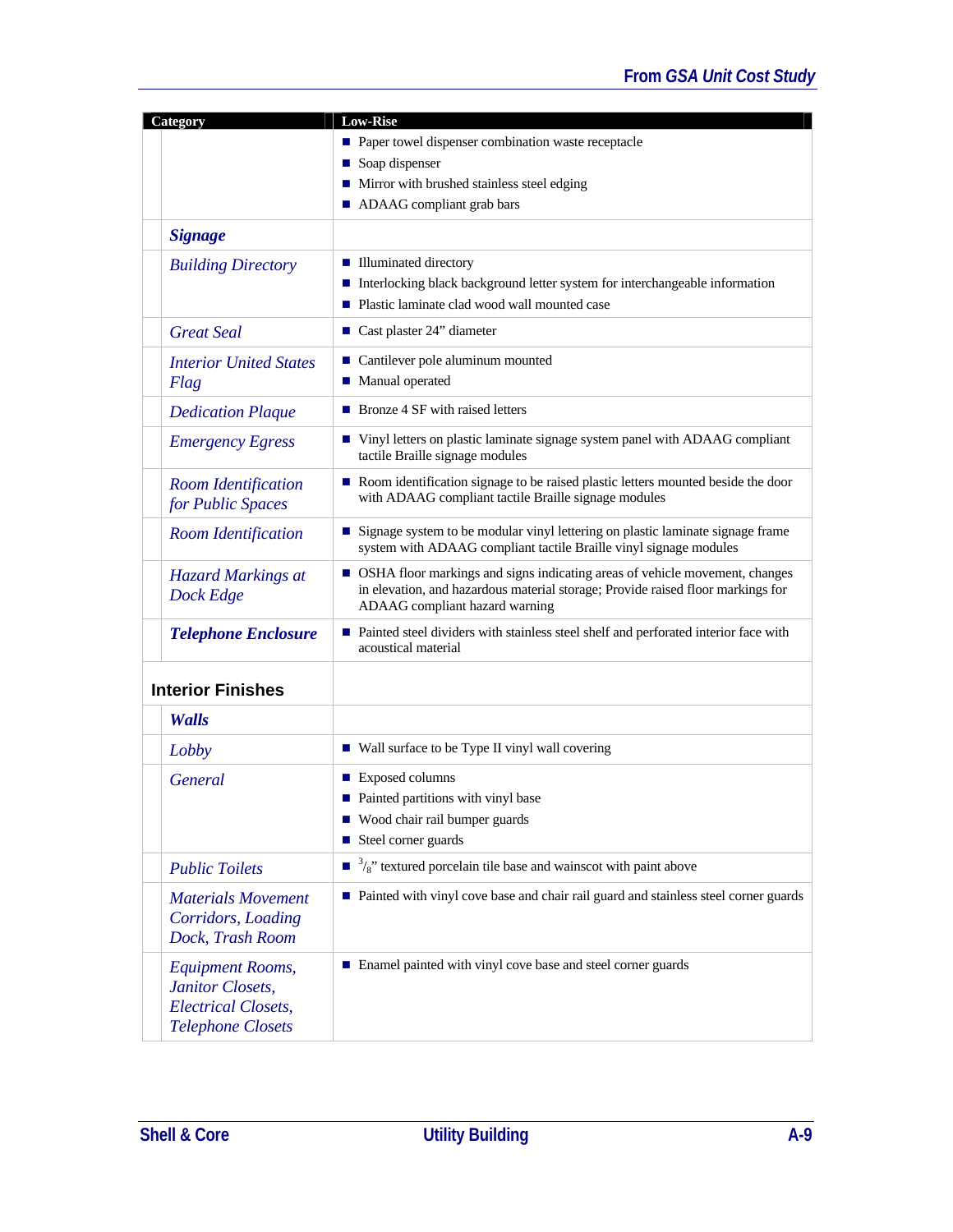| <b>Low-Rise</b>                                                                                                                                                                                                |
|----------------------------------------------------------------------------------------------------------------------------------------------------------------------------------------------------------------|
|                                                                                                                                                                                                                |
| ■ Quarry tile floor<br>• Drained entrance grid with structural aluminum rails, drain pan and carpet tread<br>inserts of monofilament solution died nylon fusion bonded to backing                              |
| ■ Quarry tile floor                                                                                                                                                                                            |
| ■ Textured porcelain tile                                                                                                                                                                                      |
| ■ Vinyl composition tile                                                                                                                                                                                       |
| ■ Sealed concrete                                                                                                                                                                                              |
| ■ Sealed concrete                                                                                                                                                                                              |
| ■ Sealed concrete                                                                                                                                                                                              |
|                                                                                                                                                                                                                |
| • Painted plaster ceiling                                                                                                                                                                                      |
| Suspended 24" by 24" acoustical tile ceiling                                                                                                                                                                   |
| • Painted plaster ceiling<br>Soffit over counter areas                                                                                                                                                         |
| Suspended 24" by 24" acoustical tile ceiling<br>■ Painted GWB soffit above equipment and counter areas                                                                                                         |
| ■ Exposed structure above                                                                                                                                                                                      |
| ■ Exposed structure above                                                                                                                                                                                      |
|                                                                                                                                                                                                                |
| ■ Domestic cold water services shall be provided connecting to the public utilities<br>in the adjacent streets<br>Domestic cold water services shall be fully metered in accordance with local<br>requirements |
| Sanitary and storm water drain services shall be provided from the building and<br>connect to public utilities in adjacent streets                                                                             |
| A natural gas service shall be extended into the building and be metered in<br>accordance with local requirements<br>■ Shut-off valve at gas service entry point per code                                      |
|                                                                                                                                                                                                                |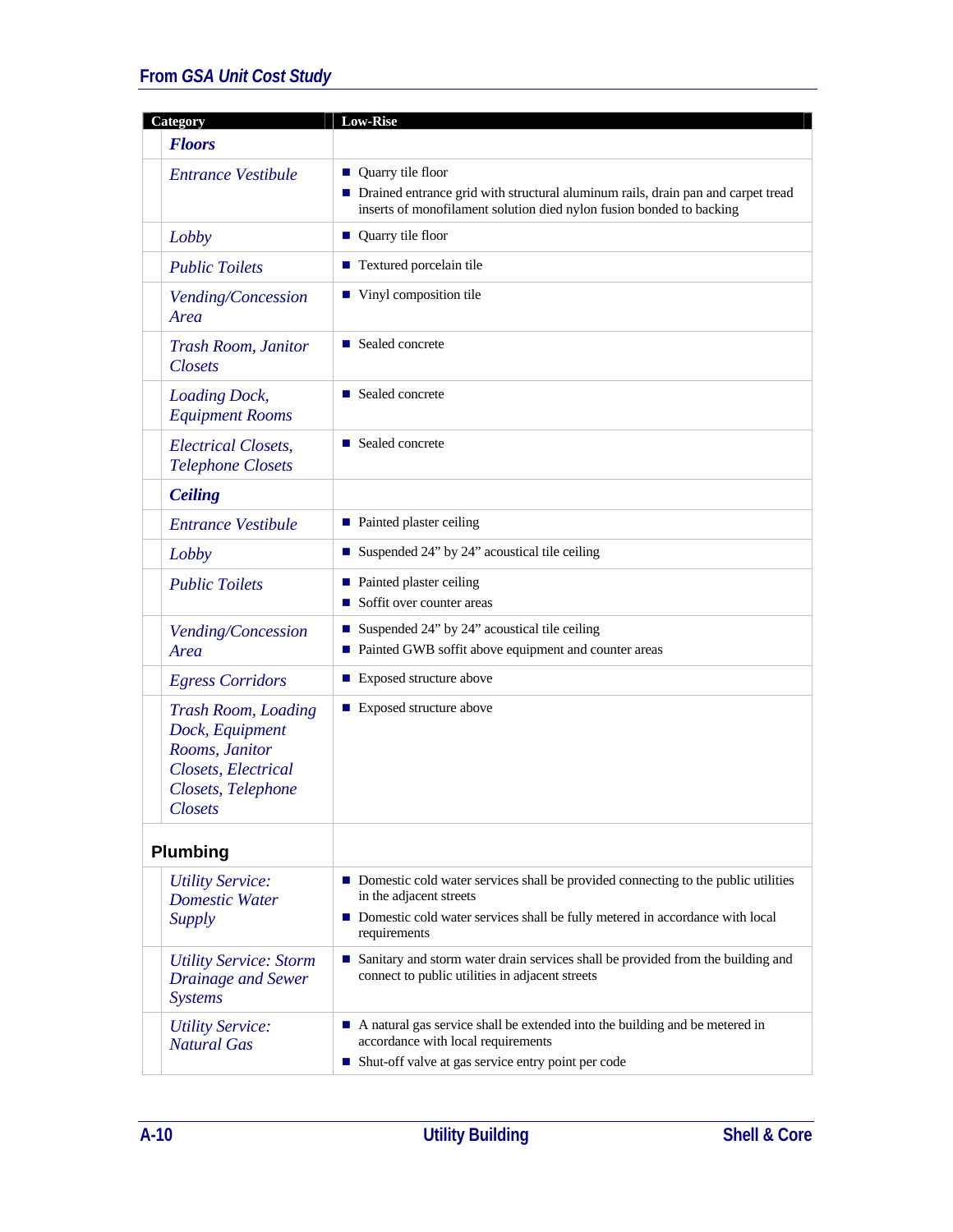| Category                                     | <b>Low-Rise</b>                                                                                                                                                                                                                                                                                                                                            |
|----------------------------------------------|------------------------------------------------------------------------------------------------------------------------------------------------------------------------------------------------------------------------------------------------------------------------------------------------------------------------------------------------------------|
| Domestic Cold Water<br><i>System</i>         | ■ Pumping systems required to compensate for inadequate street pressure are<br>considered special cost excluded from unit cost                                                                                                                                                                                                                             |
|                                              | ■ All domestic water connections to non-potable applications shall be provided<br>with suitable backflow preventors                                                                                                                                                                                                                                        |
|                                              | • Provide non-freeze hydrants around the base of the building; Hydrants shall be<br>located on each side of main entrance and spaced approximately 100'-0" OC<br>around building                                                                                                                                                                           |
| <b>Domestic Hot Water</b><br><b>System</b>   | ■ Domestic hot water shall be generated by localized gas-fired storage type water<br>heaters; Water heater flues shall be extended through main roof or side wall                                                                                                                                                                                          |
| <b>Public Toilets</b>                        | ■ Inset counter-mounted porcelain sink<br>■ Cold water and hot water<br>$\blacksquare$ Lever faucet<br>• Porcelain floor mounted flush-valve water closet<br>• Floor drain with primer                                                                                                                                                                     |
| <b>Equipment Rooms</b>                       | $\blacksquare$ Floor drain with primer                                                                                                                                                                                                                                                                                                                     |
| <b>HVAC</b>                                  |                                                                                                                                                                                                                                                                                                                                                            |
| <b>General</b>                               | • All HVAC systems and equipment shall at minimum comply with the energy<br>performance criteria within the "Facilities Standards for the Public Buildings<br>Service" supporting an assigned energy performance goal<br>System and equipment selections indicated below are for the purposes of this                                                      |
|                                              | cost study only; Alternate system and equipment options should be investigated<br>on a specific building project for improved efficiency of operation and enhanced<br>life cycle economic performance                                                                                                                                                      |
| <b>Design Conditions</b>                     | ■ Outdoor design conditions shall be as per GSA Standards                                                                                                                                                                                                                                                                                                  |
| and Loads                                    | Shops and related areas: Winter $72^{\circ}$ F db/25-35% RH, 55°F db (unoccupied<br>hours)                                                                                                                                                                                                                                                                 |
|                                              | ■ Ventilation rates shall meet or exceed all required codes and standards, including<br>ASHRAE-62, but in no case be less than 20 CFM of outside air per occupant                                                                                                                                                                                          |
|                                              | ■ Space-heating equipment has been sized assuming a design load of 10 BTU per<br>hour per gross square foot of building; Total heating capacity shall be 120% of<br>the design heating load                                                                                                                                                                |
| <b>Energy Supply</b>                         | ■ See plumbing description for natural gas service                                                                                                                                                                                                                                                                                                         |
| <b>Heat and Ventilating</b><br><b>System</b> | Shall be by rooftop gas-fired units; For cost purposes provide six (6) 5,000 CFM<br>units (approximately one unit per 20,000 GSF of floor area); Heating capacity of<br>each unit shall be 200,000 BTUH                                                                                                                                                    |
|                                              | For distribution of warm air from each unit, provide ducts with registers that run<br>fifty feet in each of four directions                                                                                                                                                                                                                                |
|                                              | Storage and warehouse will not be mechanically cooled                                                                                                                                                                                                                                                                                                      |
|                                              | • Office space shall be cooled with package dx equipment or heat pump                                                                                                                                                                                                                                                                                      |
| <b>Exhaust Air</b>                           | ■ Toilets and vending/concession areas: provide direct 100% exhaust operated by<br>time clock or Building Automation System                                                                                                                                                                                                                                |
| <b>Controls</b>                              | ■ Building Automation Systems: All building systems shall be monitored or<br>controlled or interfaced through the Building Automation System (BAS); The<br>BAS consists of an Energy Management System (EMS), Security System and<br>Fire Protection System; System selection shall be expandable and allow<br>communication with other automation systems |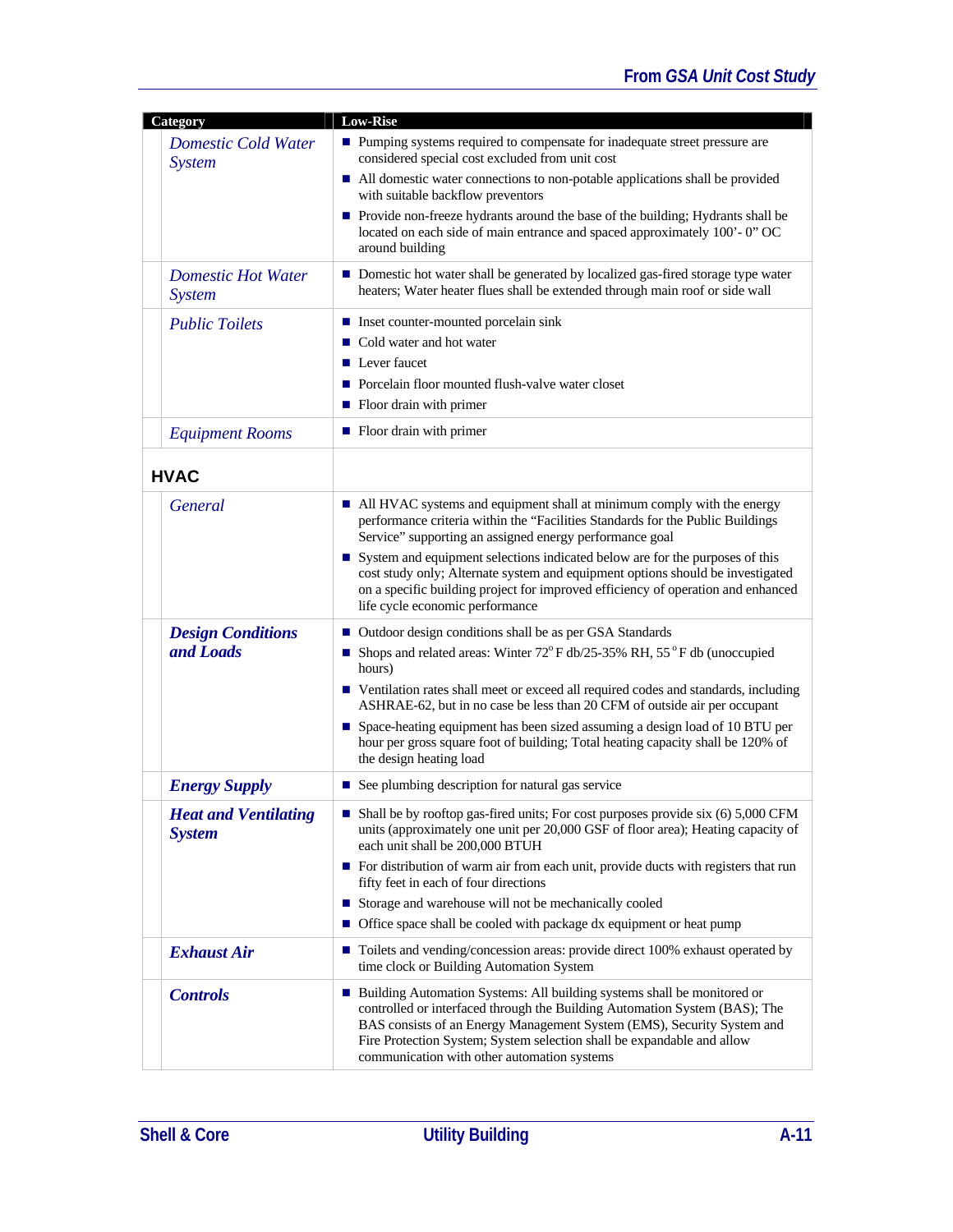| <b>Category</b>           | <b>Low-Rise</b>                                                                                                                                                                                                                                                                                                                                                                                                                                                                                                                                                                                                               |
|---------------------------|-------------------------------------------------------------------------------------------------------------------------------------------------------------------------------------------------------------------------------------------------------------------------------------------------------------------------------------------------------------------------------------------------------------------------------------------------------------------------------------------------------------------------------------------------------------------------------------------------------------------------------|
| <b>Loading Dock</b>       | Exhaust fan and make-up system with heating and ventilating unit (to provide $10$<br>air changes per hour) controlled by CO <sub>2</sub> sensors                                                                                                                                                                                                                                                                                                                                                                                                                                                                              |
| <b>Fire Protection</b>    |                                                                                                                                                                                                                                                                                                                                                                                                                                                                                                                                                                                                                               |
| <b>Service</b>            | ■ Two services connecting to public utilities in adjacent streets                                                                                                                                                                                                                                                                                                                                                                                                                                                                                                                                                             |
|                           | Fully metered in accordance with local requirements                                                                                                                                                                                                                                                                                                                                                                                                                                                                                                                                                                           |
| <b>Fire Suppression</b>   | ■ Combination fire standpipe/sprinkler system throughout the building pressurized<br>by automatic electric fire pump and jockey pump (fire pump required to<br>compensate for inadequate street pressure is inadequate)                                                                                                                                                                                                                                                                                                                                                                                                       |
|                           | ■ Fire pump shall be supplied with normal and emergency power with an<br>automatic transfer switch                                                                                                                                                                                                                                                                                                                                                                                                                                                                                                                            |
|                           | Automatic wet pipe sprinkler system throughout, except a dry pipe system shall<br>be used for loading dock                                                                                                                                                                                                                                                                                                                                                                                                                                                                                                                    |
|                           | ■ Provide one sprinkler head for every 100 SF of finished space                                                                                                                                                                                                                                                                                                                                                                                                                                                                                                                                                               |
|                           | $\blacksquare$ Siamese connections                                                                                                                                                                                                                                                                                                                                                                                                                                                                                                                                                                                            |
|                           | ■ Tamper switches on all fire protection control valves                                                                                                                                                                                                                                                                                                                                                                                                                                                                                                                                                                       |
|                           | ■ Each sprinkler system connection to water main provided with OS&Y gate valve<br>with tamper switch, check valve, water flow alarm, inspectors test and drain,<br>drain with sight glass and check valve                                                                                                                                                                                                                                                                                                                                                                                                                     |
|                           | ■ Multipurpose ABC dry chemical fire extinguisher in recessed cabinets by exit<br>doors and equipment rooms                                                                                                                                                                                                                                                                                                                                                                                                                                                                                                                   |
| <b>Fire Alarm System</b>  | ■ Addressable type, electronic fully supervised multiplexing type employing high<br>frequency carrier applied to dedicated wires for the distribution of its multiplex<br>coded signals                                                                                                                                                                                                                                                                                                                                                                                                                                       |
|                           | ■ Fire safety system command center in room in lobby with direct access for fire<br>fighters                                                                                                                                                                                                                                                                                                                                                                                                                                                                                                                                  |
|                           | Fire protection alarm system devices are in accordance with the following:<br>manual fire alarm pull station adjacent to each exit door; space smoke detectors<br>(analog type) in all electrical switchgear, transformer vaults, and telephone<br>exchanges; duct smoke detectors (analog type) in air handling systems in excess<br>of 2000 CFM; waterflow detectors in sprinkler piping; tamper switches on valves<br>in sprinkler piping; automatic control (stopping) of air handling systems in<br>response to signal from the fire protective alarm system; and manual control of<br>fans from the fire command center |
| <b>Electrical</b>         |                                                                                                                                                                                                                                                                                                                                                                                                                                                                                                                                                                                                                               |
| <b>Electrical Service</b> | Suitable for receiving secondary power at the $480/277$ volt level from facilities<br>provided by the utility company                                                                                                                                                                                                                                                                                                                                                                                                                                                                                                         |
| <b>Service and</b>        | Single supply connection main switchboards<br>ш                                                                                                                                                                                                                                                                                                                                                                                                                                                                                                                                                                               |
| <b>Distribution</b>       | All required subsidiary panelboards (power, distribution, lighting, and appliance)                                                                                                                                                                                                                                                                                                                                                                                                                                                                                                                                            |
| <b>Equipment</b>          | ■ Automatic power factor correction equipment for each switchboard to maintain a<br>90% power factor                                                                                                                                                                                                                                                                                                                                                                                                                                                                                                                          |
|                           | ■ Incorporate copper busses and copper wiring throughout                                                                                                                                                                                                                                                                                                                                                                                                                                                                                                                                                                      |
|                           | $\blacksquare$ 480 volts, three phase for all motors $\frac{1}{2}$ horsepower and larger                                                                                                                                                                                                                                                                                                                                                                                                                                                                                                                                      |
|                           | ■ 277 volts single phase to all fluorescent (and other discharge type lamp) lighting<br>fixtures                                                                                                                                                                                                                                                                                                                                                                                                                                                                                                                              |
|                           | • Provide driven rod grounding system with counterpoise cable                                                                                                                                                                                                                                                                                                                                                                                                                                                                                                                                                                 |
|                           | Provide master labeled UL96 lightning protection system                                                                                                                                                                                                                                                                                                                                                                                                                                                                                                                                                                       |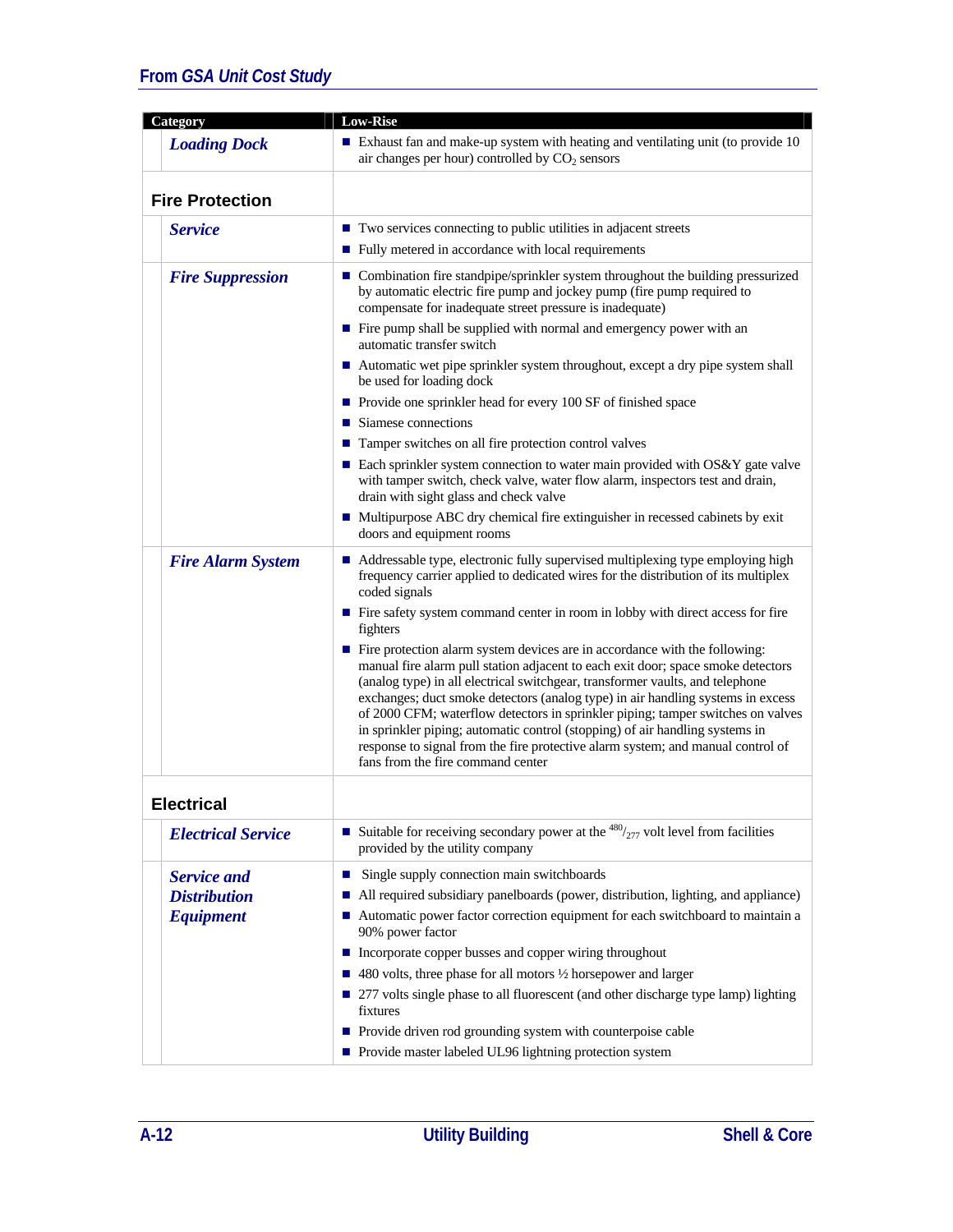| <b>Category</b>                                                | <b>Low-Rise</b>                                                                                                                                                                                                                                                        |
|----------------------------------------------------------------|------------------------------------------------------------------------------------------------------------------------------------------------------------------------------------------------------------------------------------------------------------------------|
| <b>Emergency Power</b>                                         | Exterior pad-mounted 100 KW diesel-driven emergency generator unit<br>■ Automatic transfer switches (by-pass isolation type) arranged to maintain the<br>emergency power distribution system energized from the normal utility company<br>source or the generating set |
| <b>Electrical Outlets</b>                                      |                                                                                                                                                                                                                                                                        |
| <b>General</b>                                                 | ■ Wall mounted duplex outlets every column                                                                                                                                                                                                                             |
| <b>Corridors and Lobby</b><br><b>Spaces</b>                    | $\blacksquare$ Wall mounted duplex outlets every 50' - 0" OC<br>Provide recessed duplex wall receptacle for clock in lobby and corridor                                                                                                                                |
| Vending/Concession<br>Area                                     | • One quadplex counter splash mounted electrical outlet<br>• One duplex wall outlet for each vending machine                                                                                                                                                           |
| <b>Electrical</b> and<br>Communication<br><b>Closets</b>       | ■ Two dedicated duplex outlets on emergency power plus additional outlets for<br>every 5'-0" of wall space                                                                                                                                                             |
| <b>Public Toilets</b>                                          | Ground fault electrical duplex outlets                                                                                                                                                                                                                                 |
| <b>Lighting</b>                                                |                                                                                                                                                                                                                                                                        |
| <b>General</b>                                                 | • Metal halide light fixtures mounted high and tight to structure above to maximize<br>clearance; provide emergency auxiliary quartz strike fast start                                                                                                                 |
| Docks, Material<br><b>Movement Corridors</b>                   | • Metal halide light fixtures mounted high and tight to structure above to maximize<br>clearance with full wire guards<br>Dock light on swinging arm                                                                                                                   |
| <b>Entry Vestibule</b>                                         | Recessed down lamps compact fluorescent lamps, one per every 10 SF                                                                                                                                                                                                     |
| Lobby, Break Areas                                             | Parabolic fluorescent $24$ " (w) by $48$ " (l) recessed ceiling fixtures located every 80<br>SF                                                                                                                                                                        |
| <b>Public Toilets</b>                                          | Recessed fluorescent light fixture located in the soffit above the lavatory and the<br>toilet                                                                                                                                                                          |
| <b>Building Perimeter</b>                                      | • Metal halide or sodium vapor perimeter lighting every 50' of building wall,<br>except loading dock every 25'                                                                                                                                                         |
| <b>Telephone and</b><br><b>Communication</b><br><b>Outlets</b> |                                                                                                                                                                                                                                                                        |
| Lobby                                                          | $\blacksquare$ Telephone connections for security screening post<br>• Public pay telephone connections                                                                                                                                                                 |
| <b>Telephone Closets</b>                                       | ■ Conduit for telephone cable<br>Mounting board for telephone and LAN switch connections (part of shell and<br>core)                                                                                                                                                   |
| <b>Equipment Rooms</b>                                         | Conduit for telephone line                                                                                                                                                                                                                                             |
| <b>Security Devices</b>                                        |                                                                                                                                                                                                                                                                        |
| <b>General</b>                                                 | Exterior intrusion detection system, including CCTV camera at loading dock and<br>conduit boxes and power supply provided Interior security power and mounting<br>support will be provided as a special feature, with equipment and wiring<br>provided by tenant       |